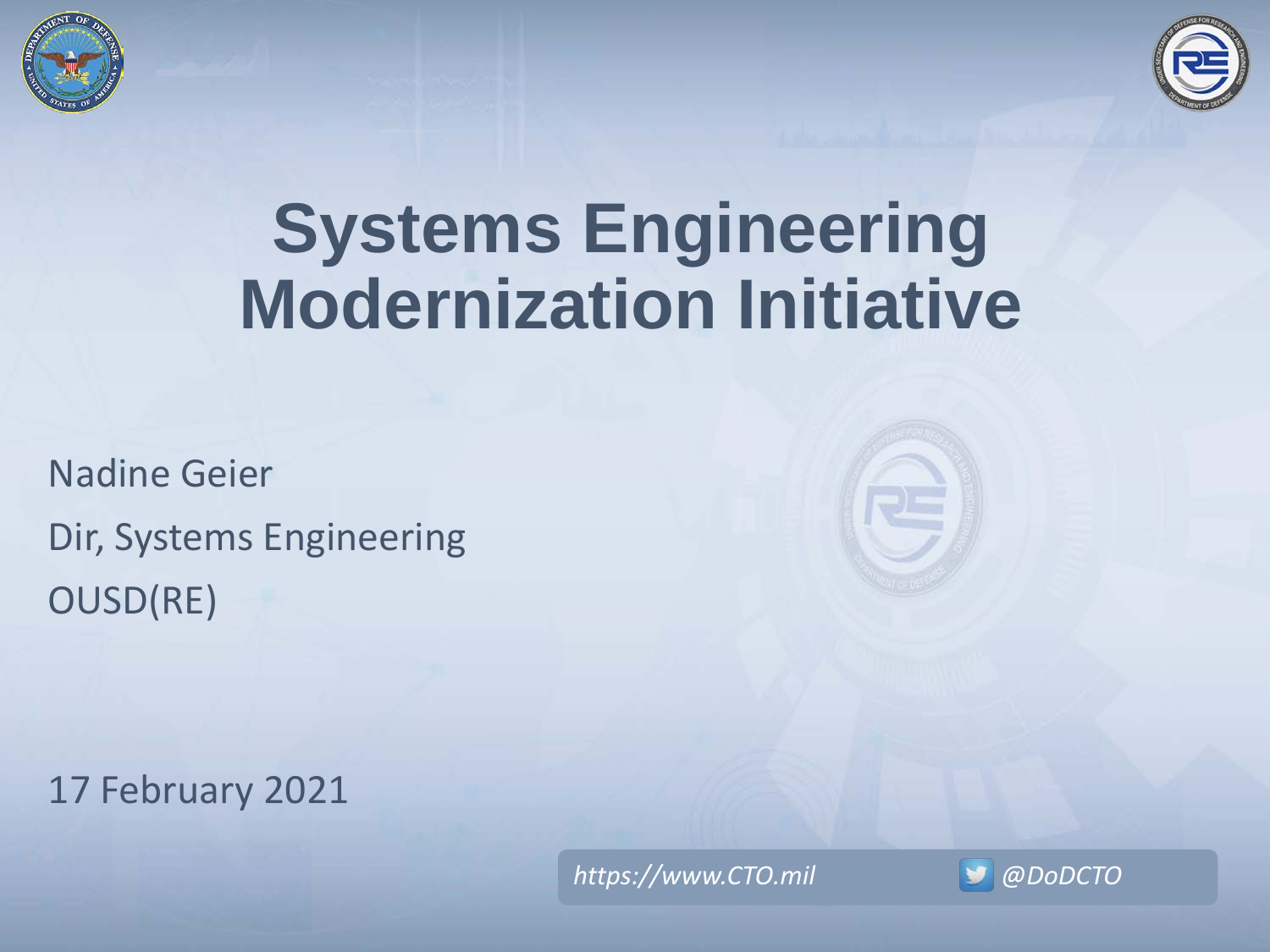# **USD(R&E) Mission**



#### **Ensure Technological Superiority** for the U.S. Military

- Set the technical direction for the Department of Defense
- Champion and pursue new capabilities, concepts, and prototyping activities throughout the DoD research and development enterprise

#### **E** Bolster Modernization

- Pilot new acquisition pathways and concepts of operation
- Accelerate capabilities to the warfighter







"Our mission is to ensure that we, if necessary, reestablish and then maintain our technical advantage." – Under Secretary Griffin, April 2018

NDIA S&ME | Virtual Meeting February 2021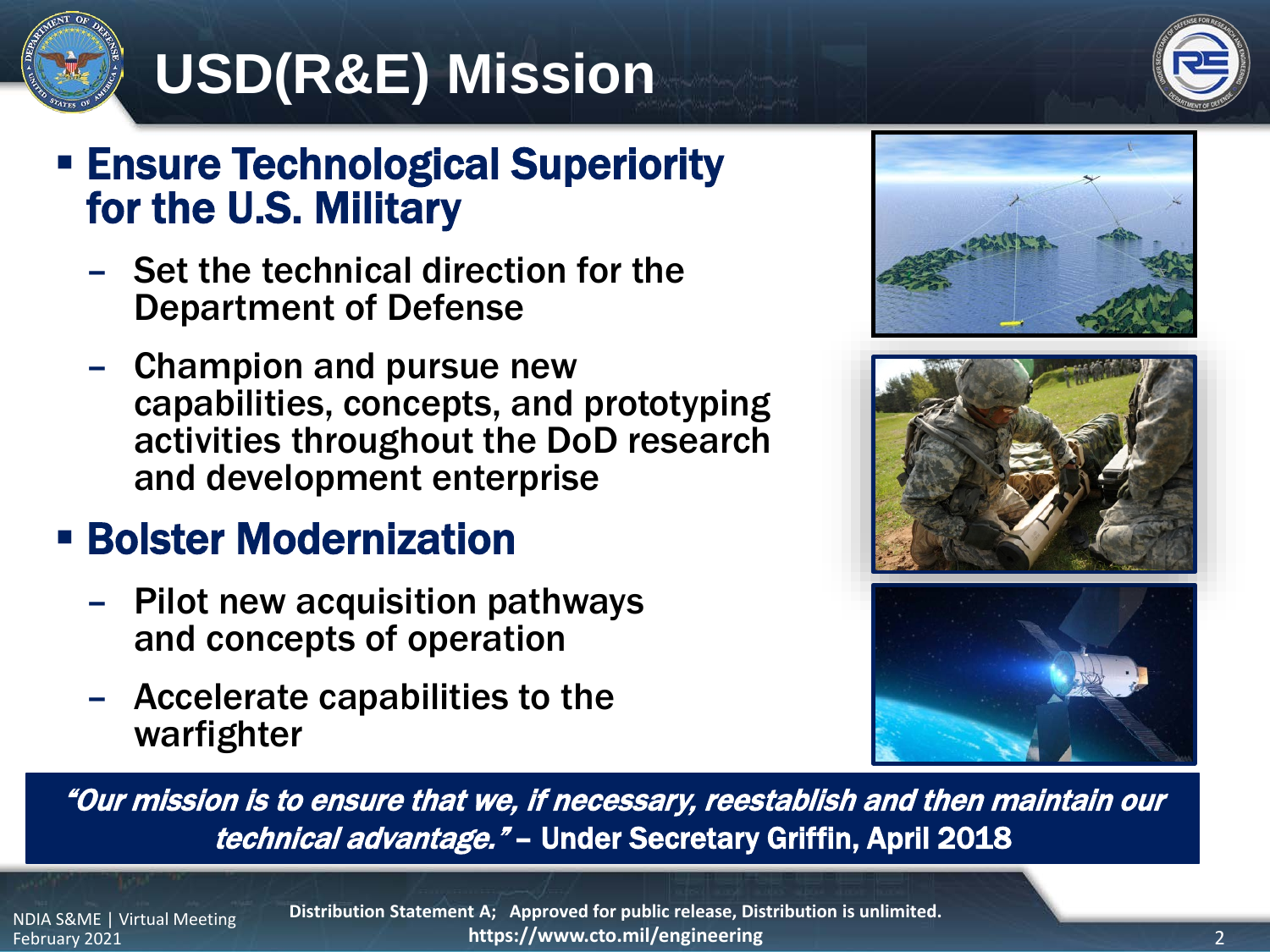# **DDR&E(AC) Organization**





NDIA S&ME | Virtual Meeting February 2021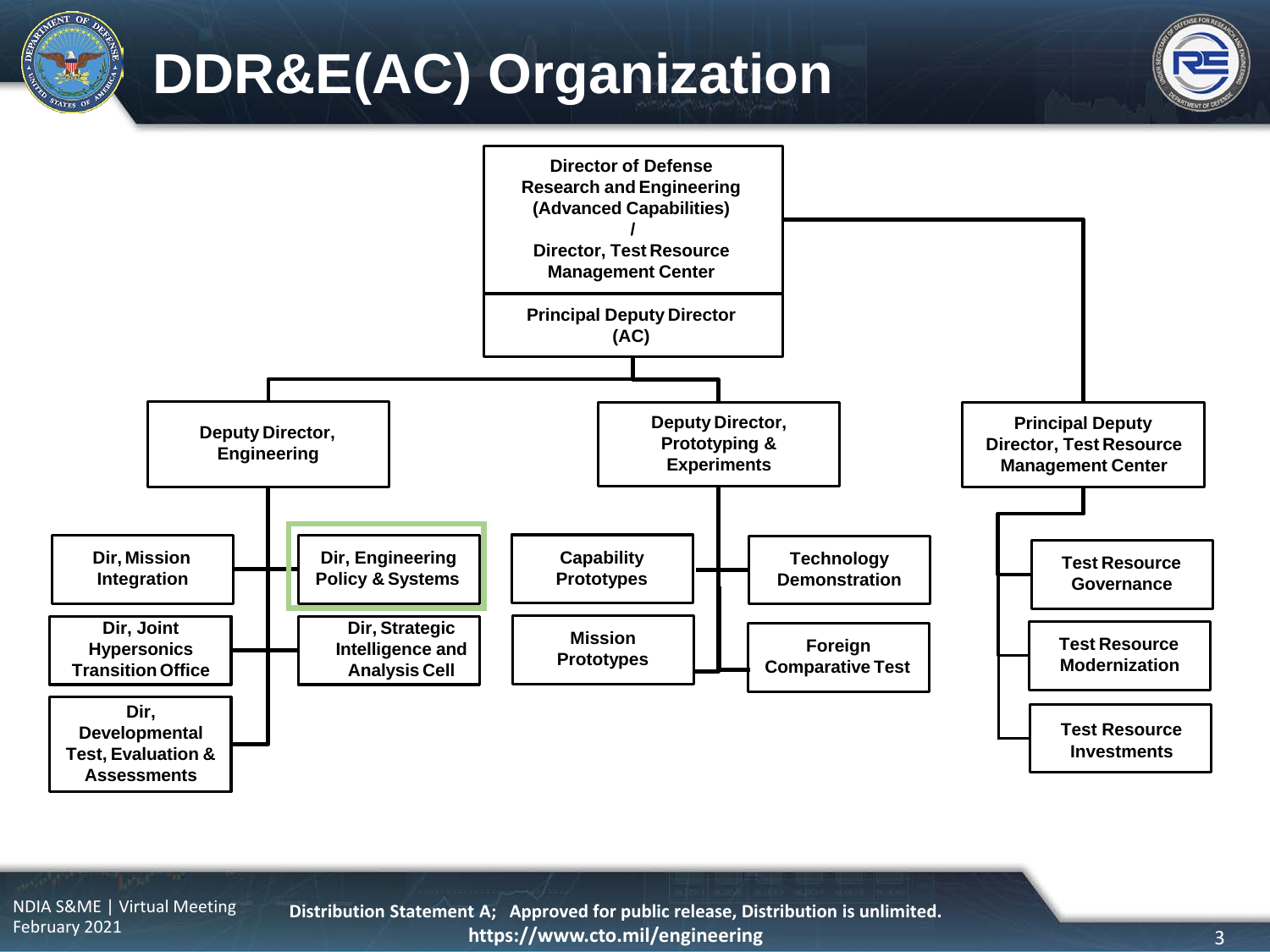

**OBJECTIVE: Modernize Systems Engineering to support the delivery of capability to meet mission needs**

**OUTCOME:** Today's modern practices are outpacing current SE guidance. *SE Modernization will establish, maintain, and propagate state-of-the-art System Engineering practice, policy/guidance, and workforce development for the DoD.*

Well-crafted updates to SE will:

- Maintain and add the essential rigor that is a result of SE application
- Enable DoD to field the newest technology with more confidence and accuracy

NDIA S&ME | Virtual Meeting February 2021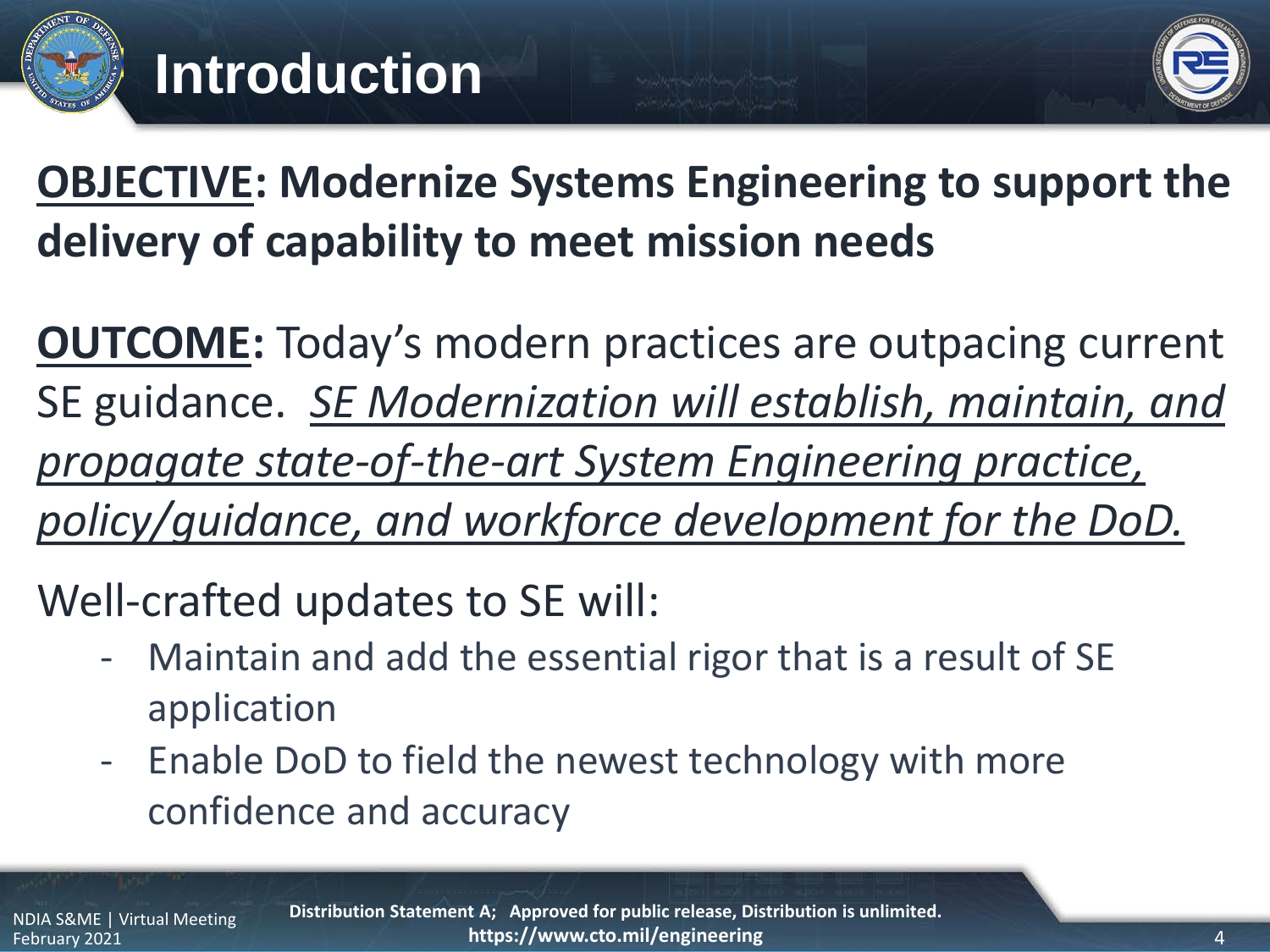### **Integrating Modern Practices**



NDIA S&ME | Virtual Meeting February 2021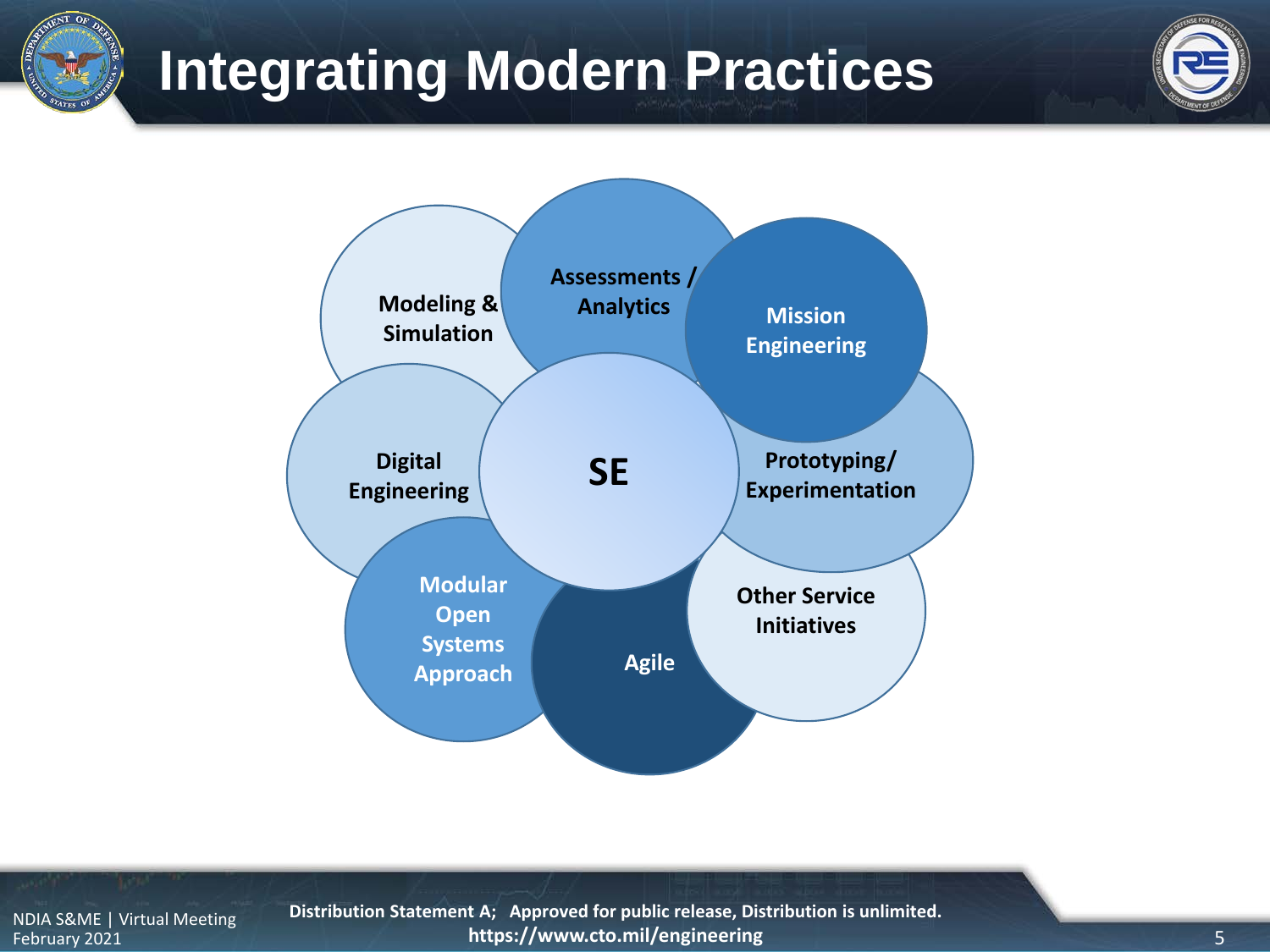

#### **Stakeholders**



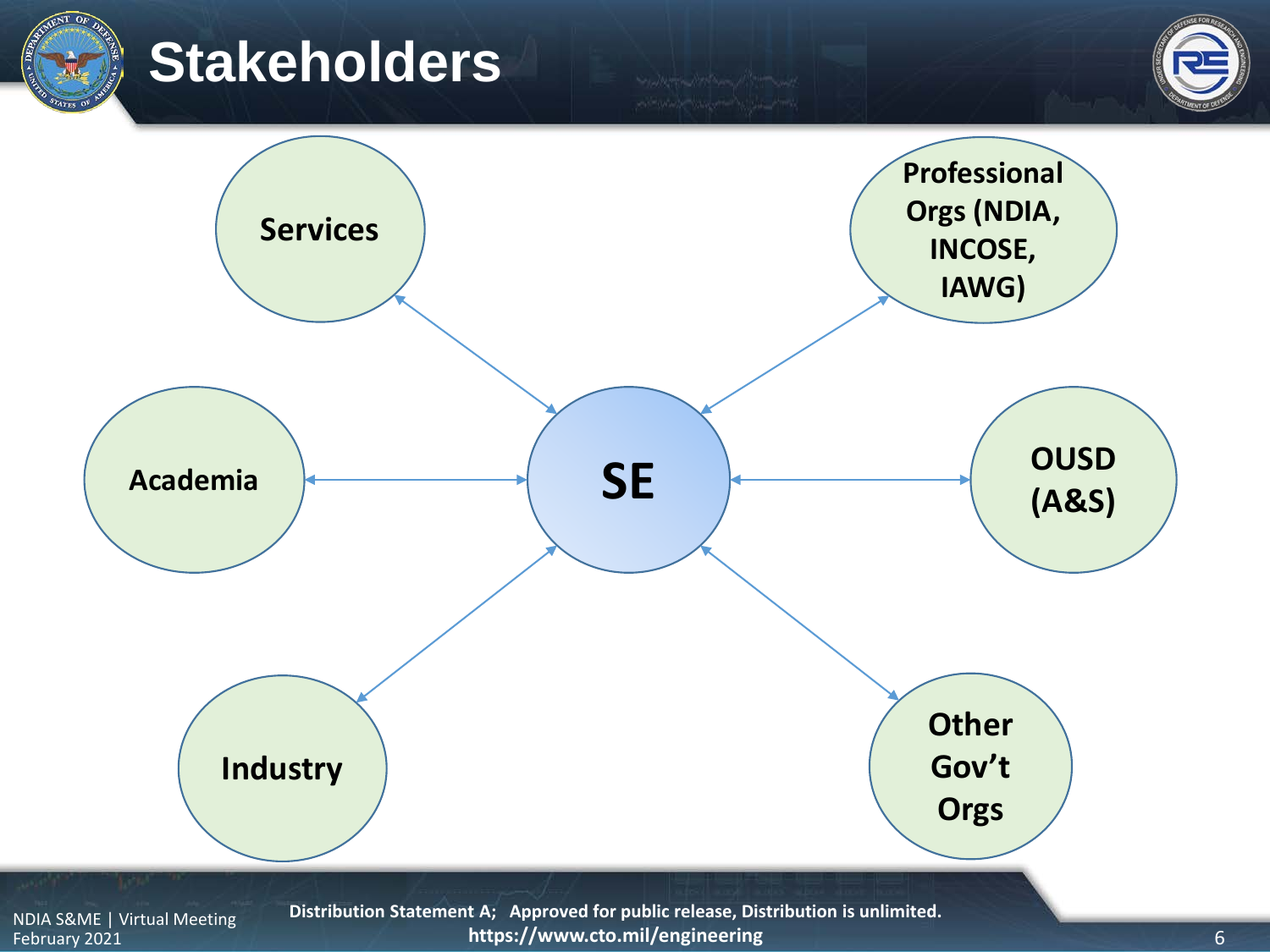



- **Update policy and guidance** by capturing industry and government best SE practices associated with digital engineering, modern software development processes, modular open systems approach (MOSA), mission integration, and other on-going DoD initiatives
- **Evolve DoD engineering culture** to emphasize critical thinking and embrace flexible processes while maintaining technical rigor

NDIA S&ME | Virtual Meeting February 2021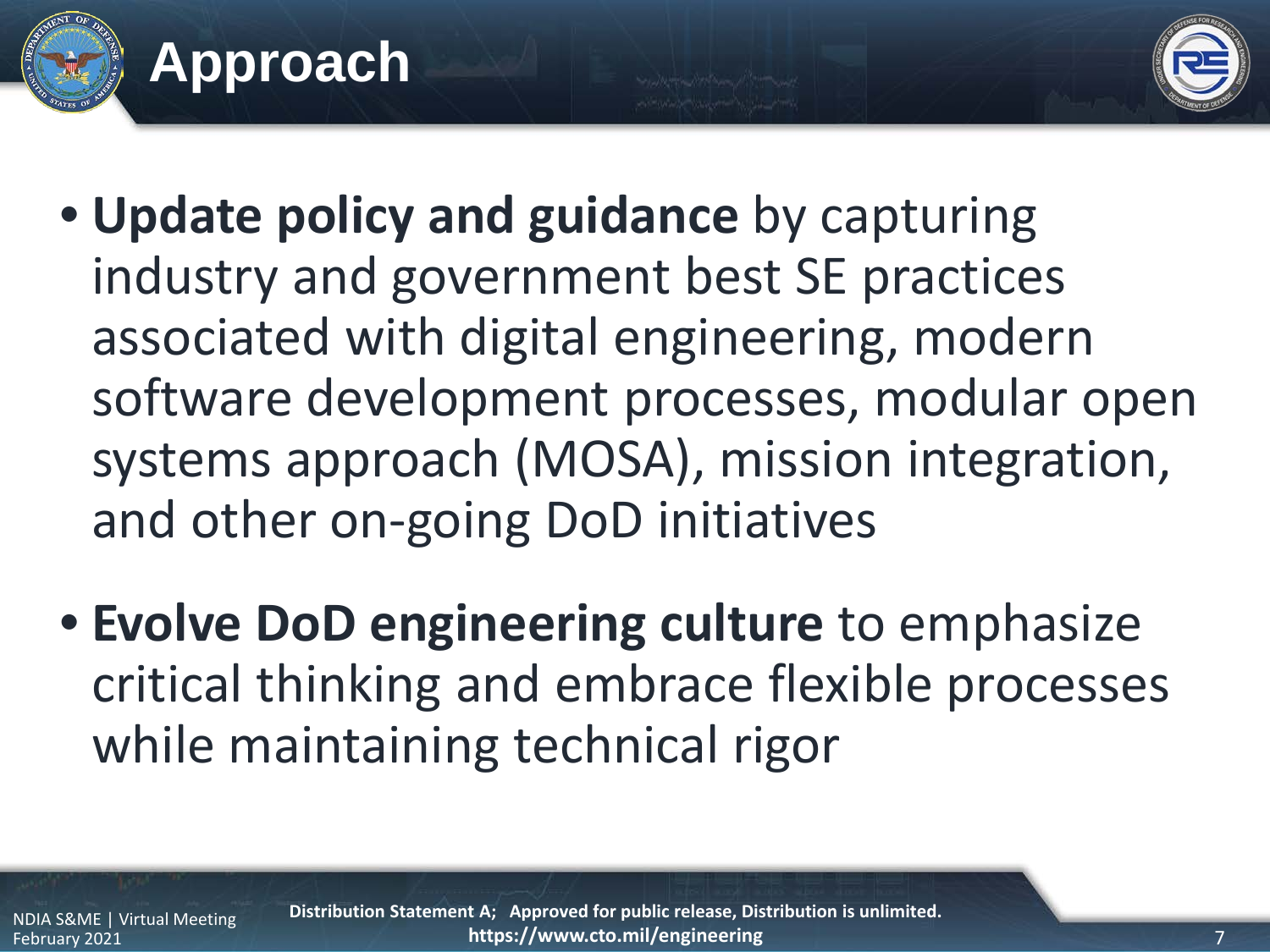#### **Systems Engineering Modernization POAM**



**FY21 Q2 FY21 Q4 FY22 Q2 FY21 Q3 FY22 Q1 FY22 Q3 FY22 Q4 FY23 Q1 FY23 Q2 FY23 Q3 FY23 Q4 FY24 Q1**



NDIA S&ME | Virtual Meeting February 2021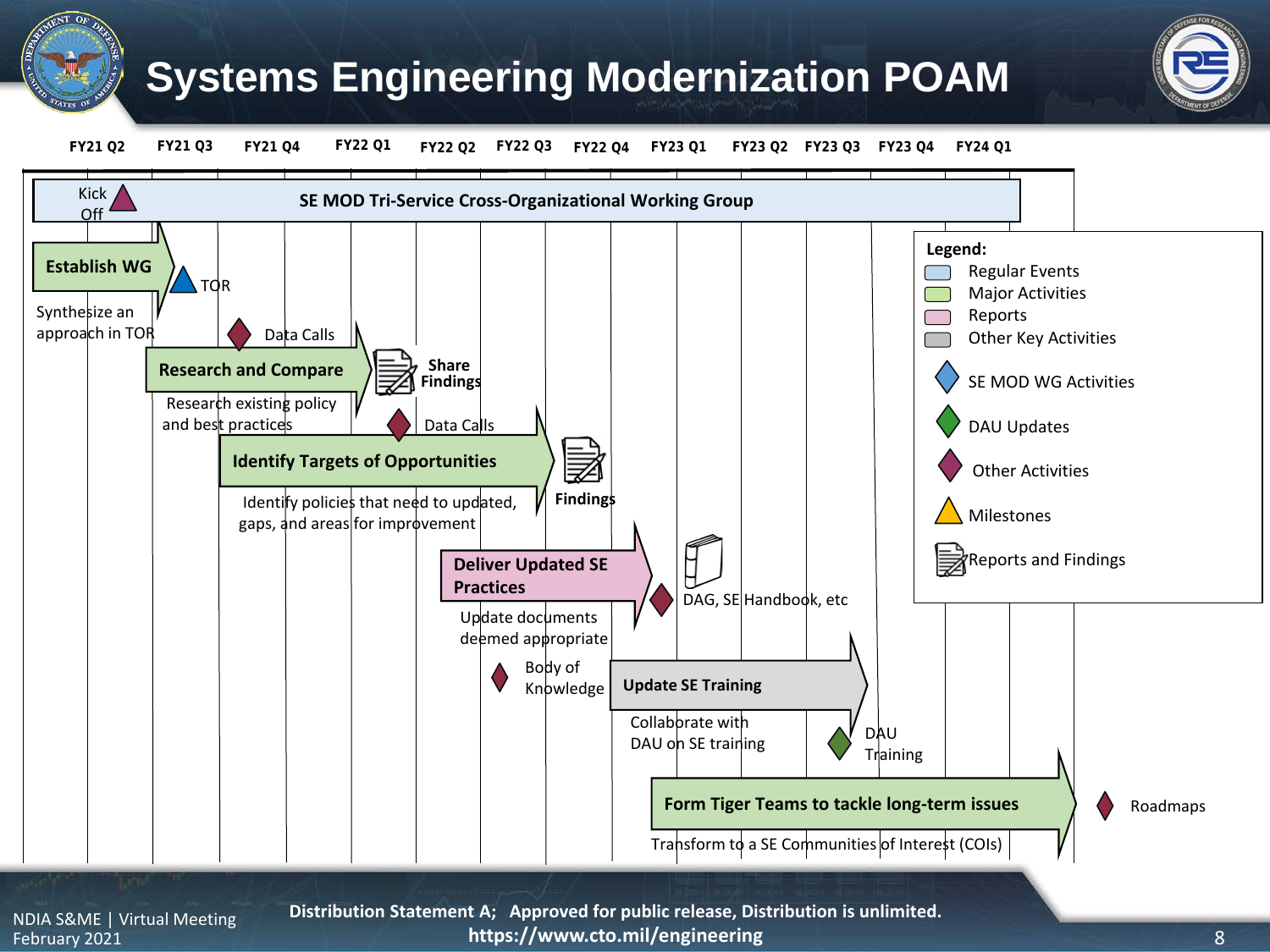## **Important Considerations**



- Leverage existing OSD initiatives (ex: DE, MOSA, Agile SW, etc.) and other initiatives (Army, Navy, Air Force, NASA, etc.) for information and best practices
- Collaborate with industry associations (NDIA, INCOSE, IAWG, etc)
- Define the problems into manageable chunks and set external boundaries
- Update training/documentation updates and new training/documentation as a result of this effort
- Establish and maintain communities of practice that connect the engineering community to solve cross-cutting engineering challenges
- Address social challenges as well as the technical challenge
- Prepare to support this long term effort

#### Modernizing SE is a journey of evolving mindsets & integrating initiatives – not a sprint to a destination

NDIA S&ME | Virtual Meeting February 2021